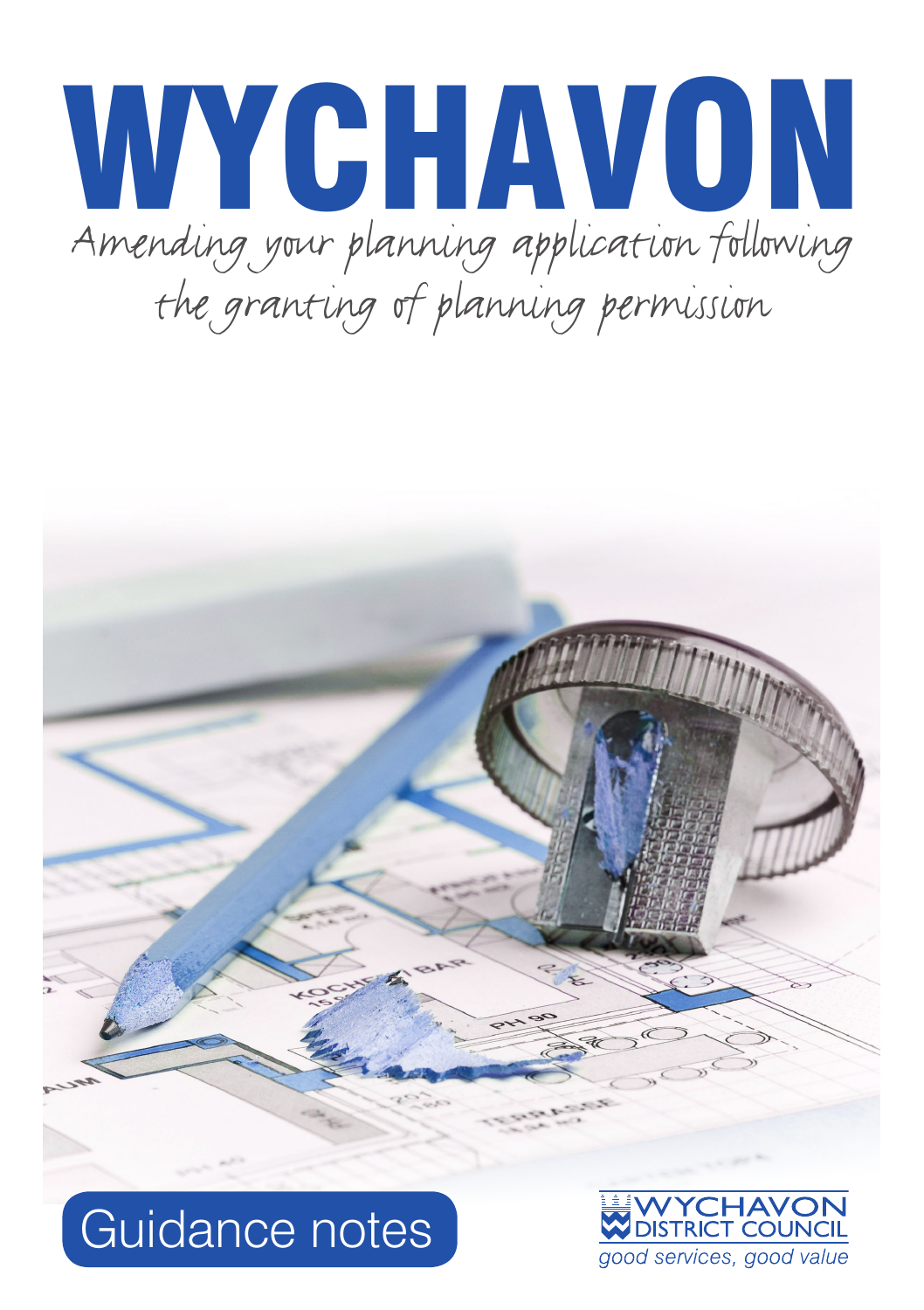Occasionally an applicant may wish to make alterations to a scheme after it has been granted planning approval. Minor changes to approved plans can be dealt with under amended plan procedures:

- **a). a non material minor amendment**
- **b). a material amendment through the formal variation of the approved application**



#### **a). Non material amendment:**

## What can be handled as a non-material minor amendment?

We will in most cases accept the following as minor amendments to previously approved plans:

- Reduction in the volume/size of the building/extension or all forms of operational/engineering development that requires planning permission
- Reduction in the height of the building/ extension or all forms of operational/ engineering development that requires planning permission
- Amendments to windows/doors/ openings that will not have any impact on neighbouring properties.

### We could not accept amendments as nonmaterial if (for example):

- The application site area (red line) differs from the original application
- The application description differs from the original application
- The proposal would result in changes to the external details (e.g. facing materials or roof shape) that would materially alter the appearance of the building
- The amendment significantly increases the size of any part of the development
- The development moves more than 1 metre in any direction
- The height of the building or structure is increased.
- If the amendment locates any part of the development closer to a neighbour unless the development as amended is in excess of 5 metres from the common boundary with the neighbour
- The amendment results in a fundamental change in the design of the building
- If the amendment changes windows or doors in any elevation facing a neighbour which increases overlooking in any way
- The amendment would result in a greater visual intrusion, loss of light or feeling of enclosure to neighbours
- There were any relevant objections to the original proposal which would be compromised by the proposed minor amendment.

## What is the process for applying for a non-material minor amendment?

A standard application form will need to be completed and fee paid.

#### [Application for a non-material amendment](http://www.planningportal.gov.uk/uploads/appPDF/H1840Form034_england_en.pdf)  [following a grant of planning permission](http://www.planningportal.gov.uk/uploads/appPDF/H1840Form034_england_en.pdf)

[Help notes](http://www.planningportal.gov.uk/uploads/appPDF/Help034_england_en.pdf)

#### [Guidance notes](http://www.planningportal.gov.uk/uploads/appPDF/Help034_england_en.pdf)

| if the application is a householder; | £34  |
|--------------------------------------|------|
| in any other case;                   | £234 |

- No Design and Access Statement is necessary
- Neighbour notification and consultation is discretionary; the council will not undertake notification and consultation in most cases
- The application is not for a new permission so it will not be necessary to repeat conditions from the original permission
- Conditions on the original application cannot be varied or removed through this process.
- If the amendment is such that a new condition is necessary, then it cannot be a non-material amendment and a fresh application or a

material amendment will be required

- Applications and decisions must go on the planning register
- The council have to take into account any comments received within 14 days of any notice being served on an owner
- There is no prescribed form of decision, but it must be in writing

## What timescale do we look to respond to minor amendment applications?

We will endeavour to respond within 28 days of receipt of the application form and fee to advise you if the changes can be accepted as an amendment to the approved scheme, or whether a material amendment or formal planning application needs to be made.

#### **b). Material amendment through the formal variation of the approved planning permission**

## **Minor material amendment**

Recent planning decision notices include a condition requiring the works to be carried out in accordance with the approved plans. In some instances it is possible to amend this condition, in order to substitute an amended plan. Where this is the case, you can apply for a minor material amendment when:

- the character and description of the amended scheme remains the same, and;
- the development is one whose scale and nature results in a development which is not substantially different from the one which has been approved.
- normal rights of appeal apply.